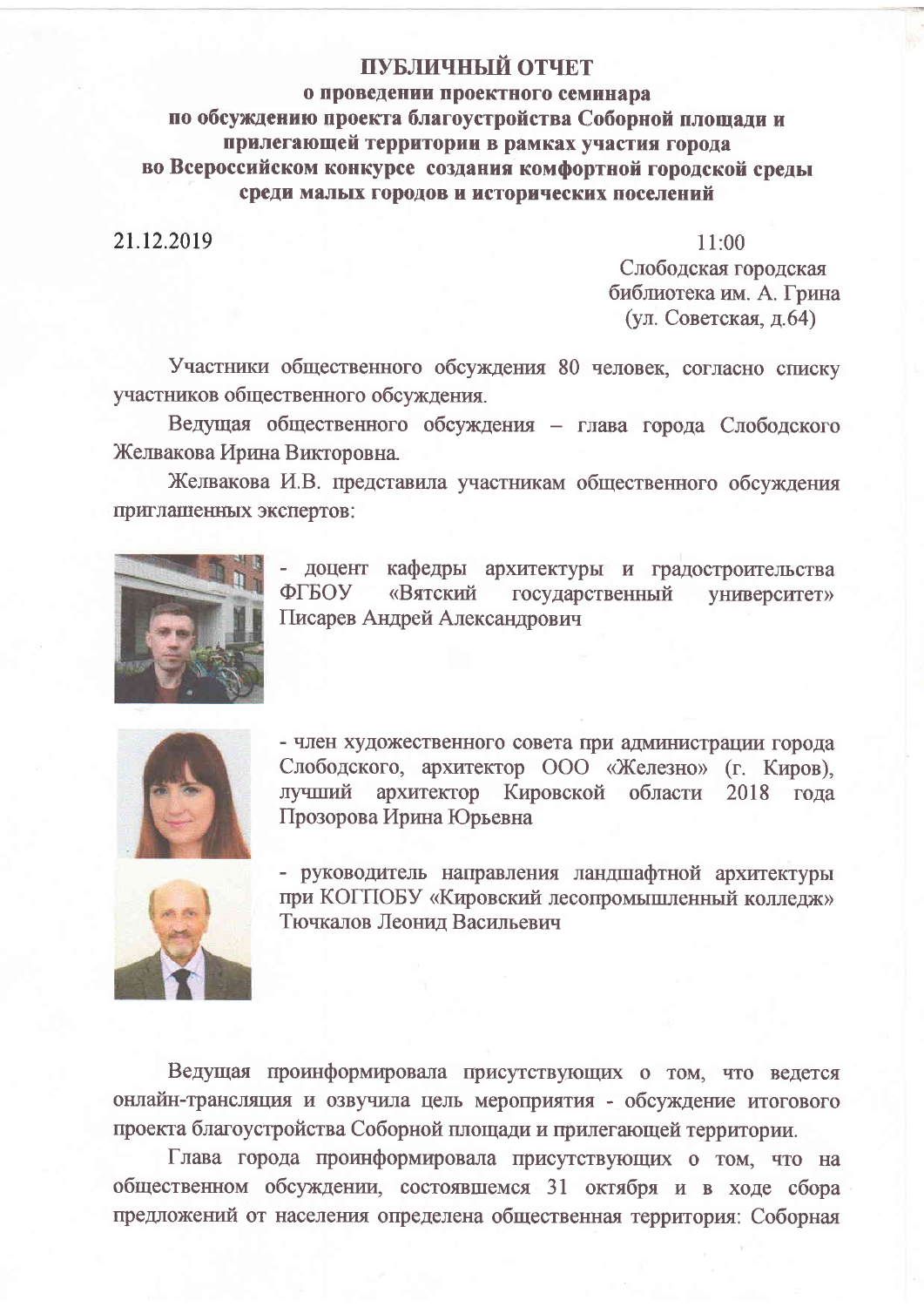площадь, сквер за фонтаном, аллея, ведущая к Вечному огню, Детский парк им. А.С. Пушкина, а также о том, что 16 ноября на очередном общественном обсуждении по проекту "Соборная площадь. Связь времен" слобожане сформулировали техническое задание на проектирование выбранной для участия в конкурсе малых городов и исторических поселений территории. До начала текущего общественного обсуждения архитектор Писарев А.А. и заместитель директора МБУК «Слободской музейно-выставочный центр» Долматова Т.М. провели экскурсию по территории объекта проектирования.



Архитектор А.А. Писарев знакомит общественность с основными мероприятиями по благоустройству общественной территории.

Писарев А.А. проинформировал присутствующих о том, что с учетом технического задания был разработан проект и представил его.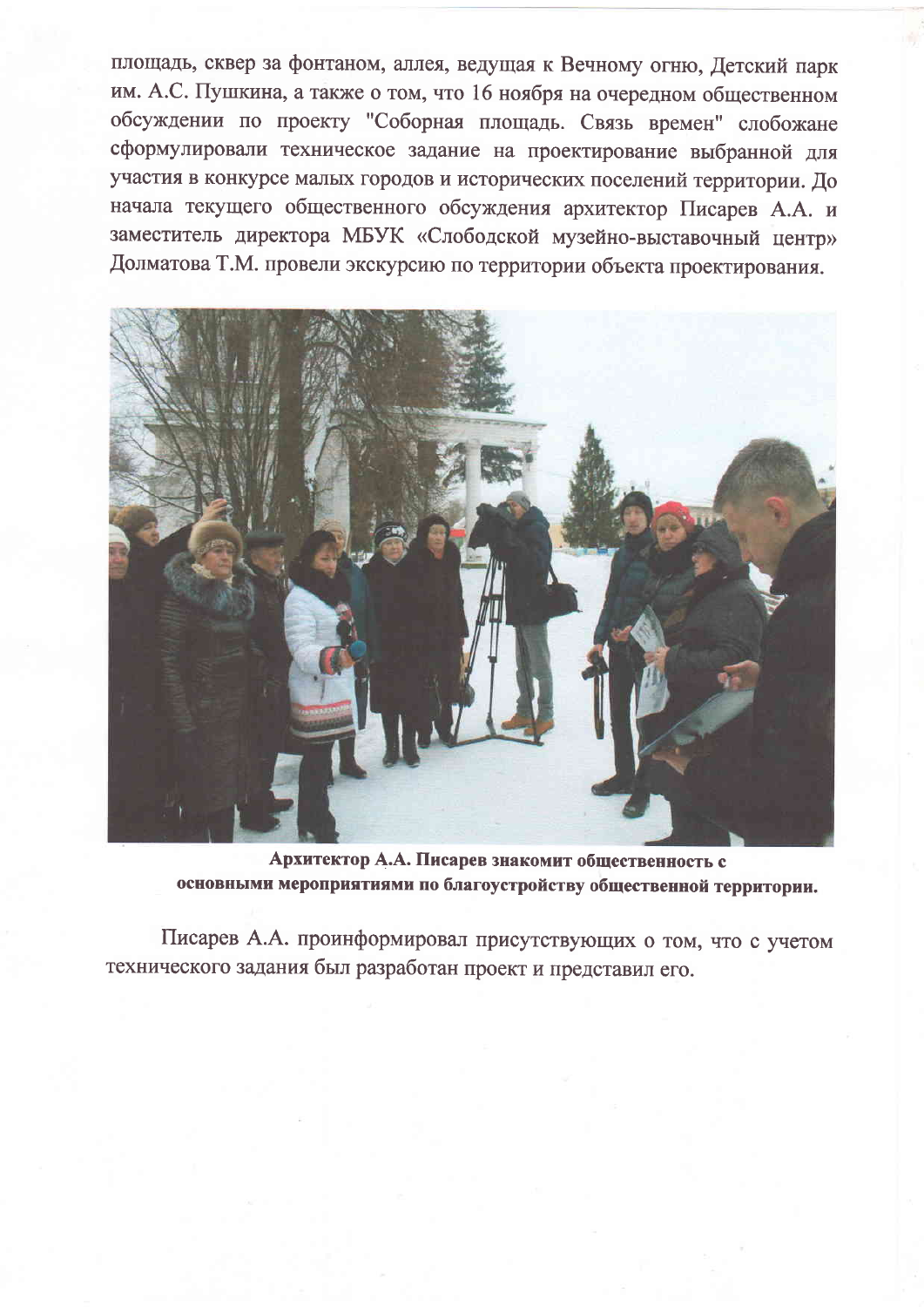

На снимке: архитектор А.А. Писарев представляет проект.

Участники общественного обсуждения разделились на 10 групп: представители бизнес - сообщества, инициативная группа, люди «золотого» возраста, спортсмены, творческая интеллигенция, члены Слободского общества инвалидов, знатоки истории родного города, молодежь города, представители учреждений культуры и предприятий города.

Далее в течение 30 минут была организована работа в группах. Участникам общественных обсуждений было предложено обсудить представленный проект и заполнить анкеты. Анкеты участников проектного семинара прилагаются.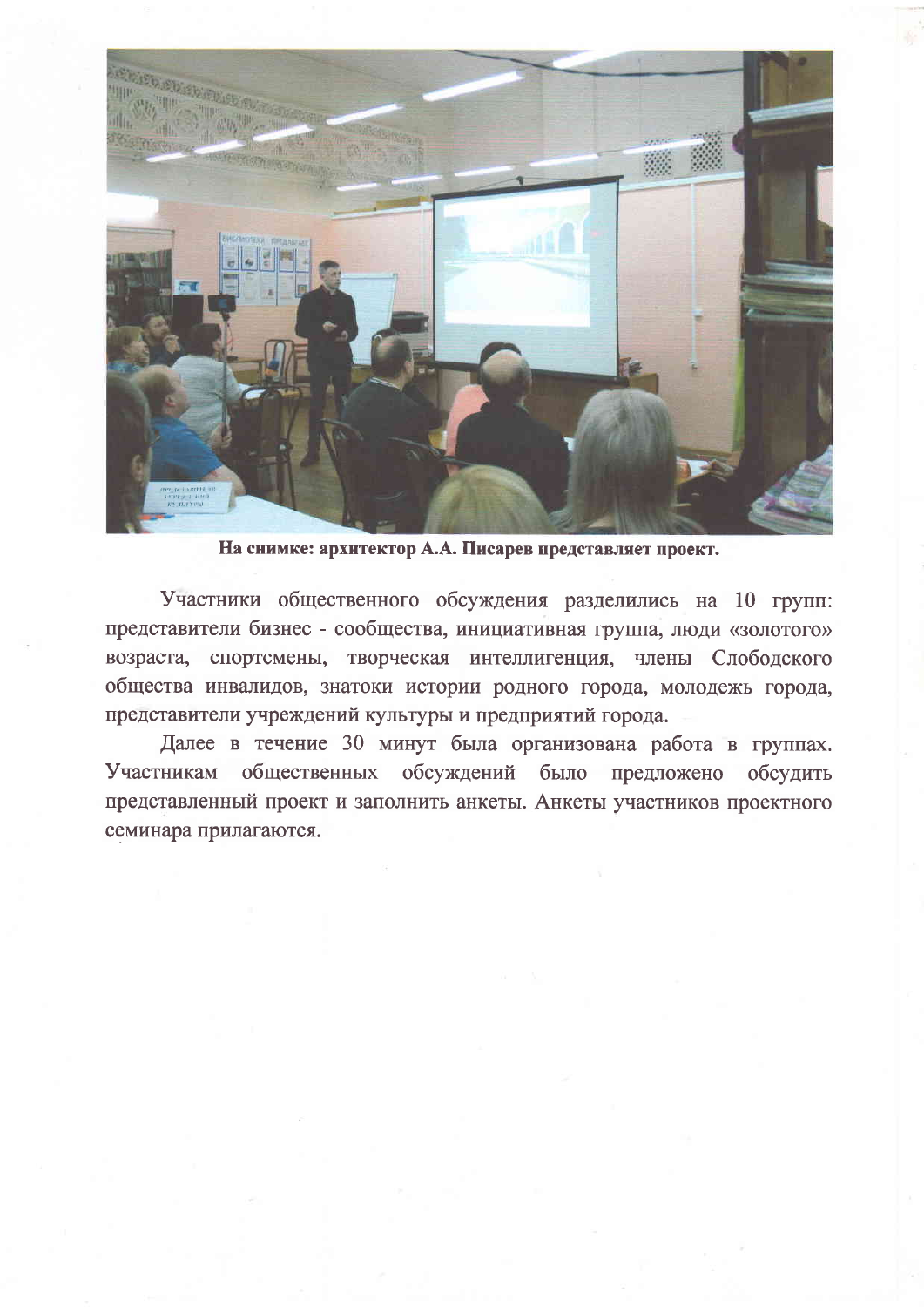

На снимке: волонтеры раздают анкеты участникам проектного семинара.



На снимке: работа в группах.

Представитель каждой группы озвучил положительные  $\mathbf H$ отрицательные стороны, представленного проекта, по общему мнению группы.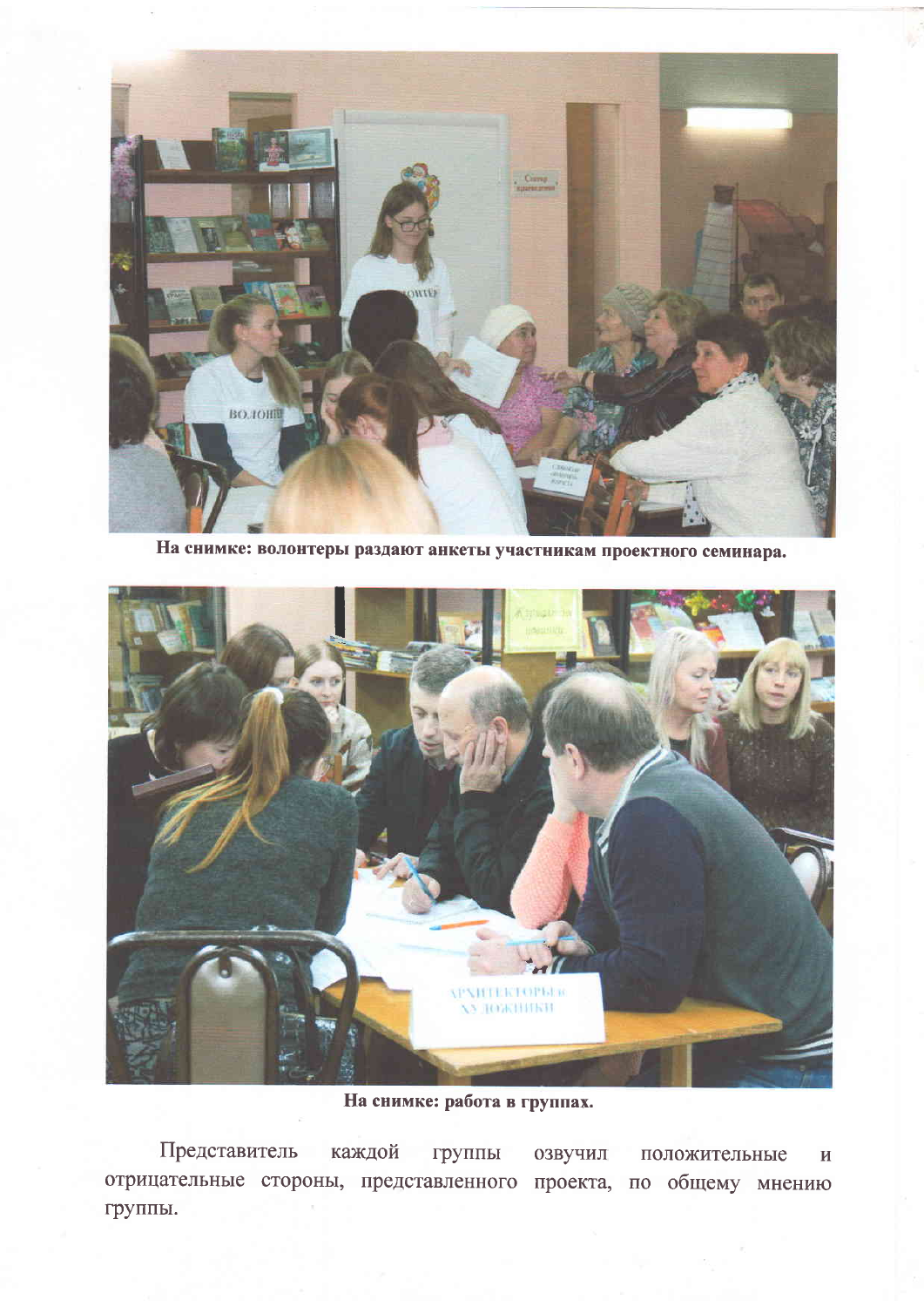Представитель группы «Учреждения культуры» Болтачева Ольга Геннадьевна высказала мнение, поддерживающее идею архитектора о реконструкции здания Гостиного двора и изменение Аллеи Славы. Но архитектору было предложено пересмотреть размер и цветовое решение стационарной сцены у колоннады, а также материал покрытия территории, прилегающей к зданию Гостиного двора и в пешеходной зоне набережной города.

Представитель группы «Творческая интеллигенция» Благочинный Слободского округа протоиерей Евгений поблагодарил Смирнов разработчиков проекта за представление улицы Екатерининской, как пешеходной зоны, выразил положительное отношение к идее остекления арок Гостиного двора. Предложил заменить наименование здания «Космос» на «Гостиный двор», пересмотреть оформление стены памяти на Аллее Славы, обозначить малыми архитектурными формами разрушенные храмы: Вознесенский, Преображенский собор.



На снимке: выступление благочинного Слободского округа протоиерея Е. Смирнова

Представитель группы «Слобожане «золотого» возраста» Черных Наталья Аркадьевна выступила с предложением заменить цвет стационарной сцены на более темный, расположить зигзагообразно тумбы на территории, расположенной у стены памяти. Положительно отметила идею реставрации Гостиного двора, устройство амфитеатра, оформление аллеи, ведущей к Вечному огню. Предложила автору проекта пересмотреть местоположение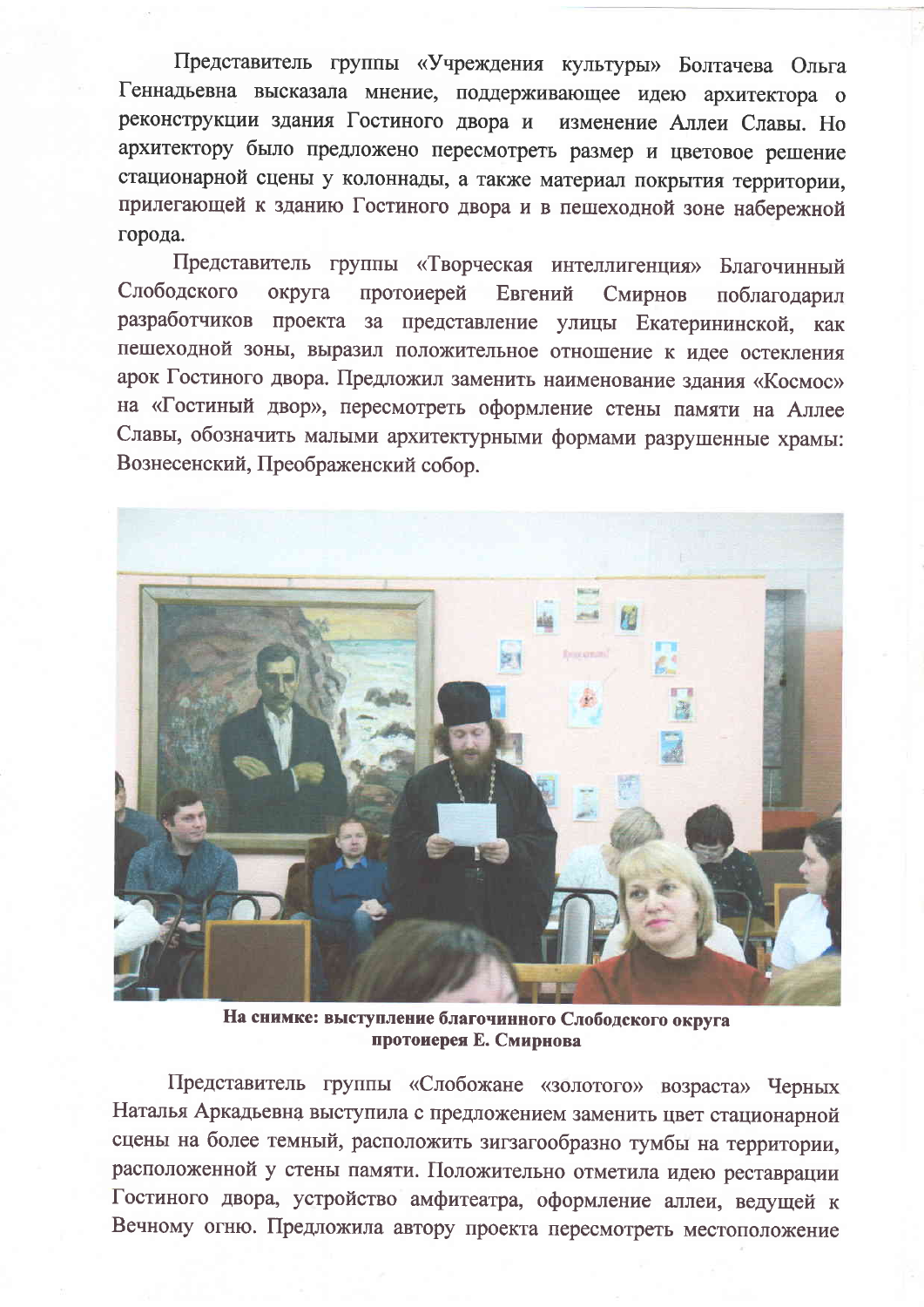скейт-площадки, т.к. ее близость к жилым домам может доставить неудобство проживающим в них жителям.



На снимке: выступление представителя группы слобожане «золотого возраста» Н.А. Черных

Представитель группы «Спорт и ЗОЖ» Смыков Евгений Алексеевич дал положительную оценку проекту, но рекомендовал сменить цветовое решение стационарной сцены и разграничить по набережной зону прогулочную - брусчаточным исполнением, а велодорожки - в асфальтовом. Предложил дать название каждой скамье, установленной на набережной.

Представитель «Инициативной группы» Рублева Дарья Евгеньевна акцентировала внимание на отсутствии в презентации слайда с освещением территории в темное время суток. Автор проекта сообщил, что в настоящее время данный материал находится на доработке и заверил, что в ближайшее время работа над визуализацией будет закончена. Предложила частично пересмотреть покрытие набережной города, а также в более ярком цвете оформить пространство набережной.

Представитель группы «Знатоки истории родного города» Долматова Татьяна Михайловна поддержала идею восстановления исторического облика здания Гостиного двора. Предложила строительство некапитального объекта в стилистике водозаборной колонки архитектора И.А. Чарушина для устройства питьевого фонтана, отметила идею об увековечении памяти о несохранившейся Преображенской церкви, озвученную представителем группы «Творческая интеллигенция», а также предложила рассмотреть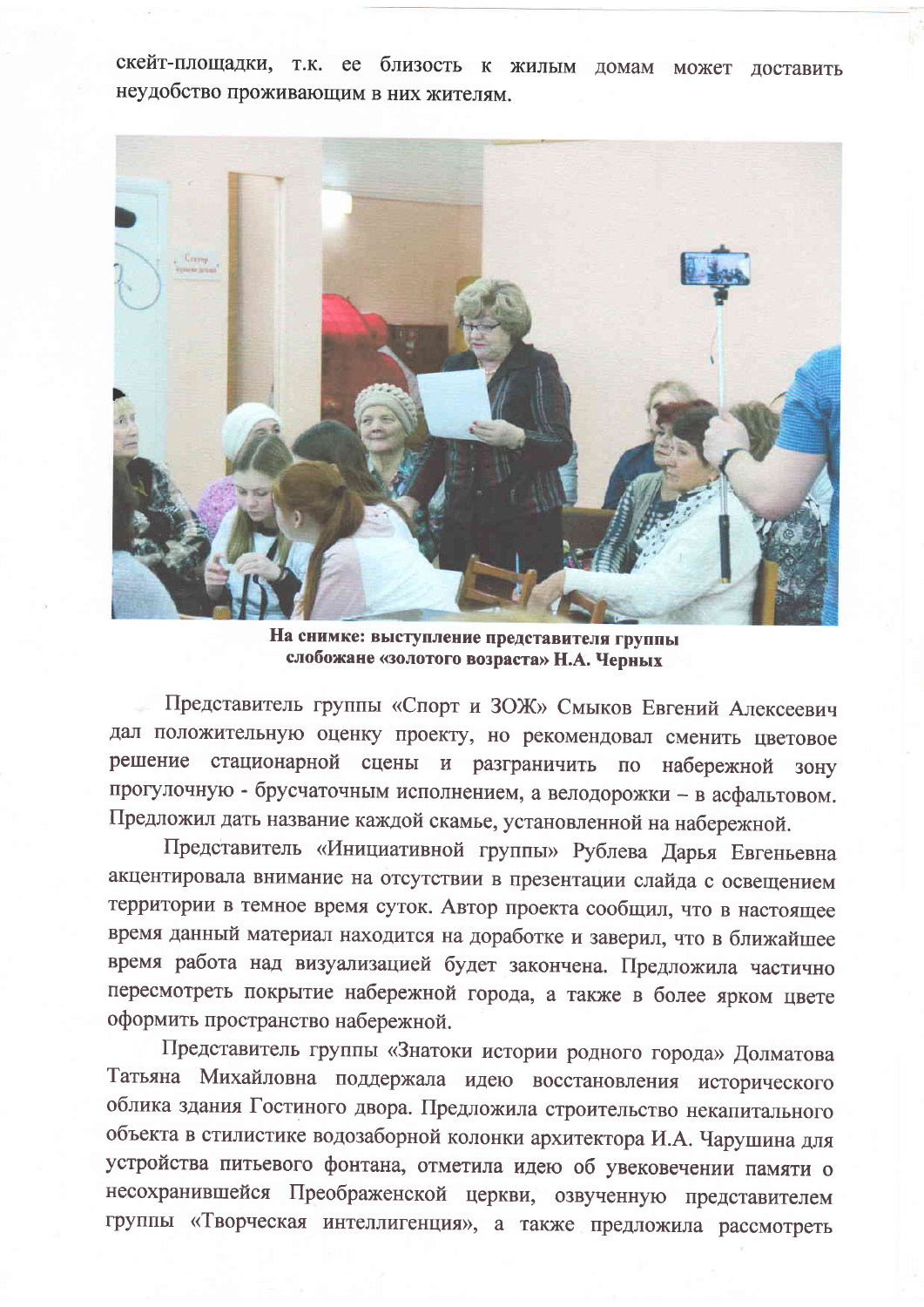перенос детской площадки. Предположила, что реализация проекта, позволит привлечь большее количество туристов и увеличить интерес местных жителей к истории родного города.



На снимке: выступление представителя группы «Знатоки истории родного города» Долматовой Т.М.

Представитель группы «Общество инвалидов и ВОС» Лукина Марина Александровна проинформировала о важности доступности к различным объектам и на объекты городской инфраструктуры людей с ограниченными возможностями, поддержала представленный проект, рекомендовала увеличить количество цветочных клумб.

Представитель группы «Бизнес - сообщество» Зязев Игорь Николаевич проинформировал о заинтересованности малого бизнеса в установке нестационарных торговых объектов. Отметил объем работы архитектора и его помощников при разработке проекта, предложил пересмотреть цвет, размер (в сторону уменьшения) и форму (сгладить углы) стационарной сцены, продумать размещение сезонных объектов торговли, ограждение площади, возможно, посредством зеленых насаждений, проработать вопрос использования скейт площадки в круглогодичном режиме.

Представитель группы «Молодежь города» Нестерова Ксения Сергеевна одобрила цветовое решение Аллеи Славы и реконструкцию здания Гостиного двора, предложила пересмотреть дизайн территории у стены памяти, в виду сложности поддержания в надлежащем виде памятного места после работ по благоустройству.